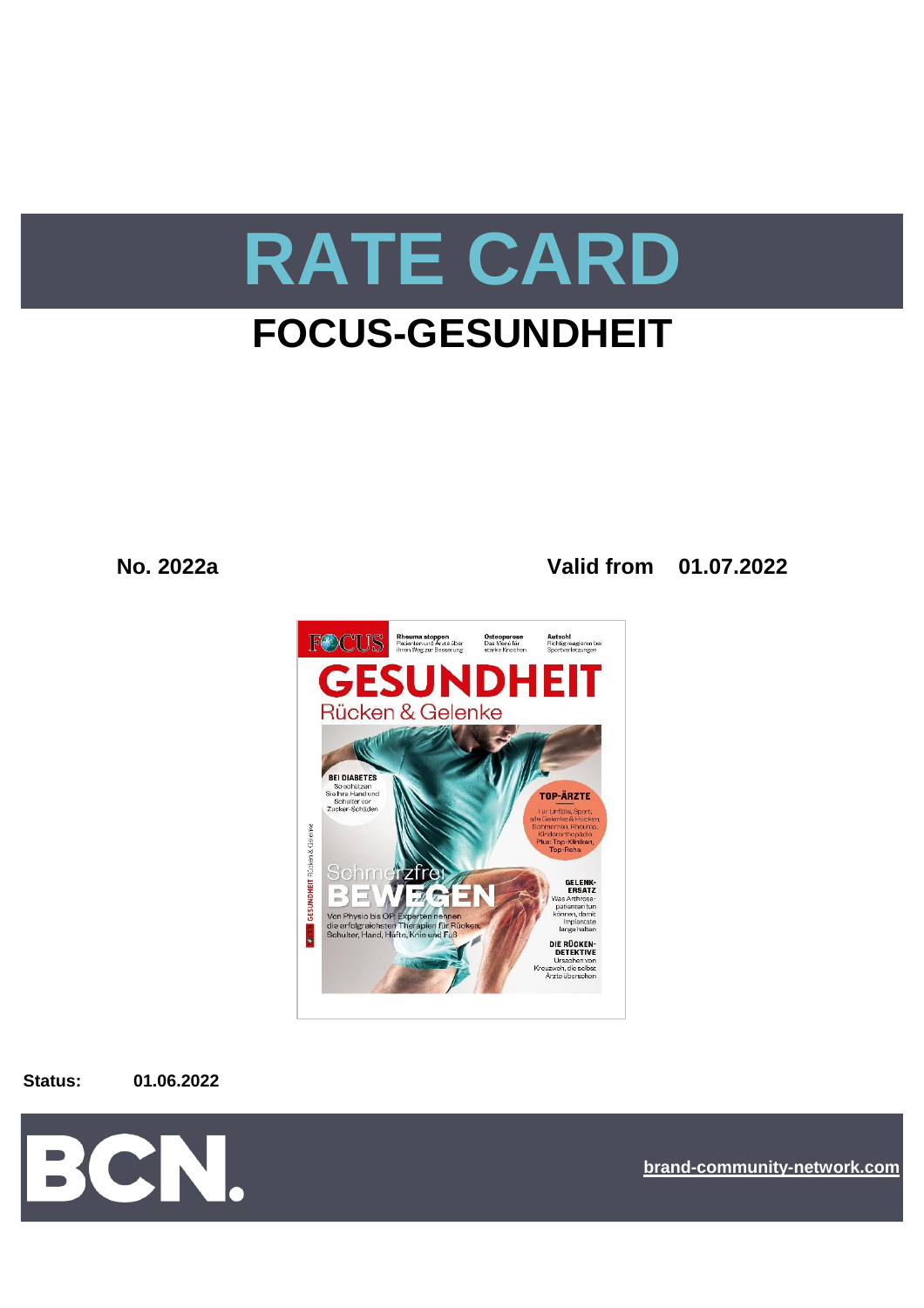

# **PUBLISHER'S DATA**

BurdaVerlag Data Publishing GmbH, Commerzbank AG Deutsches Institut für Qualität und Finanzen IBAN: DE54 6808 0030 0723 4120 00 Arabellastraße 21 BIC: DRES DEFF 680 D-81925 München UniCredit Bank AG

Andrea Key P +49 89 9250 3576 **Terms of payment:** andrea.key@burda.com

## **Print Management/Placement**

Christoph Claus AdTech Factory GmbH Hauptstraße 127 D-77652 Offenburg T +49 781 84 2866 [christoph.claus@adtechfactory.com](mailto:christoph.claus@adtechfactory.com)

# **Ad Management/Order Management**

Hauptstraße 127 D-77652 Offenburg P +49 781 84 2708

# **Frequency of publication**

**& on sale date** description of the [duon-portal.de/](https://duon-portal.de/)<br>ອັ∧ p.a., tuesuay (subject to change*)* 

# **Place of publication**

Munich, PZN 501177

## **Publisher Bank accounts: Bank accounts:**

IBAN: DE19 7002 0270 0015 0249 05 **Director Commercial BIC: HYVEDEMMXXX** 

Invoices are due in net 30 days after the invoice date. The publisher guarantees a 2 per cent discount for advance payments, provided that the invoice amount is submitted on the publication date of the issue in which the advertisement is published at the latest and no older invoices are outstanding. In the event that the payment target is exceeded, default interest pursuant to Clause 11 of the Terms and Conditions of 5 per cent is calculated based on the respective base rate pursuant to Section 1 (1) of the German Discount Rate Transition Law (Diskontsatz-Überleitungs-Gesetz– DÜG). All prices are net prices. The statutory value-added tax is added. Direct debit is possible.

# AdTech Factory GmbH **Terms and conditions:**

All ad orders are exclusively carried out pursuant to the General Terms and Conditions. These have to be requested directly from BCN or can be viewed online at:

[orders@adtechfactory.com](https://duon-portal.de/) [brand-community-network.com/terms-conditions](https://bcn.burda.com/terms-conditions)

# **Technical data:**

For current and binding technical data, log onto duon-portal.de. Also available as PDF download.

## **Delivery of printer's copy:**

Please upload all copies electronically to duon-portal.de. For support please e-mail support@duon-portal.de or call +49 40 37 41 17 50.

# **General legal notice:**

The warranty claims specified in the publishers' general terms and conditions apply only when the certified technical requirements and standards published on the DUON portal have been fulfilled as well as the delivery has been carried out via the DUON portal. This also holds when data are provided without proof.

## **Online advertisement booking:**

The current, binding technical advertisement bookings can also be sent via the online booking system:

[obs-portal.de/](https://www.obs-portal.de/)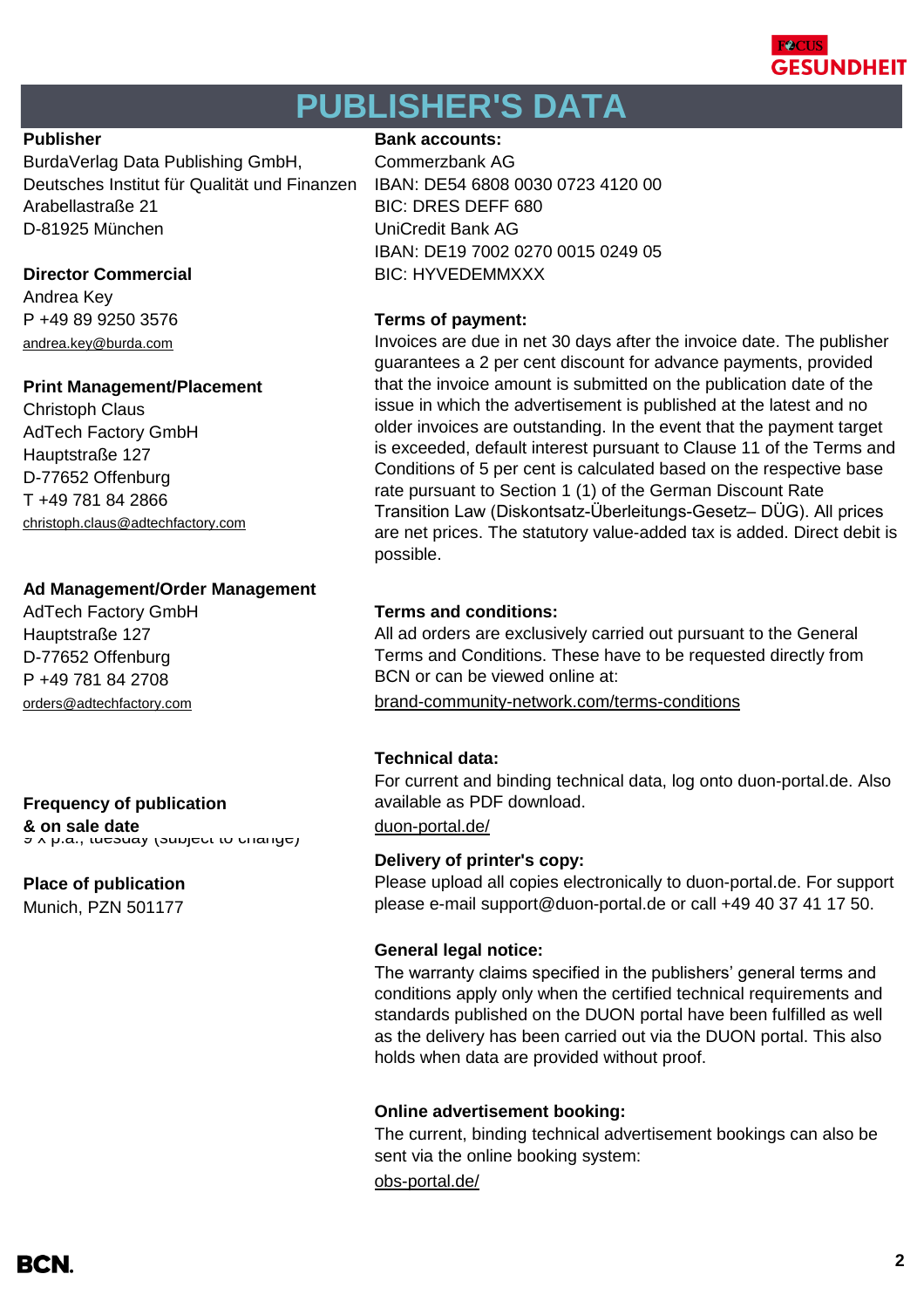

# **FORMATS & RATES**

| <b>Format</b>                         | <b>Placement</b>       | <b>Bleed format*</b> | Rate                                         |
|---------------------------------------|------------------------|----------------------|----------------------------------------------|
| $1/1$ page                            | Standard               | 210 x 267            | 16,200 €                                     |
| $2/1$ page                            | Standard               | 420 x 267            | 32,400 €                                     |
| 1/2 page vertical                     | Standard               | 98 x 267             | 10,500€                                      |
| 1/2 page horizontal                   | Standard               | 210 x 132            | 10,500€                                      |
| 1/3 page vertical                     | Standard               | 68 x 267             | 7,500 €                                      |
| 1/3 page horizontal                   | Standard               | $210 \times 86$      | 7,500 €                                      |
| 2/3 page horizontal                   | Standard               | 130 x 267            | 12,100 €                                     |
| $1/1$ page                            | inside front cover     | 210 x 267            | 18,800 €                                     |
| $1/1$ page                            | inside back cover      | 210 x 267            | 18,900€                                      |
| 1/3 page vertical                     | facing TOC             | 68 x 267             | 8,300 €                                      |
| 1/3 page vertical                     | facing editor's letter | 68 x 267             | 8,300 €                                      |
| $1/1$ page                            | 1st RHP ad             | 210 x 267            | 17,900 €                                     |
| 2 x 1/2 page horizontal across gutter | Standard               | 420 x 132            | 20,600€                                      |
| 2 x 1/3 page horizontal across gutter | Standard               | 420 x 86             | 14,900 €                                     |
| $2/1$ page                            | <b>Opening Spread</b>  | 420 x 267            | 44,000 €                                     |
| 2/1 page                              | 1st DPS                | 420 x 267            | 36,000 €                                     |
|                                       |                        |                      | Model of the company of the first company of |

### **Ad combinations:**

width x height in mm`

The reduced combination special price for the combination of advertisements is based on comparison of separate advertisement bookings. To this end, the advertisements of an advertiser with an identical product/creation in the same format must appear in all magazines in parallel issues.

### **Advertorials:**

[brand-community-network.com/advertisin](https://bcn.burda.com/advertisingsolutions/print/native-ads)gsolutions/print/native-ads Formats and prices for advertorials created by the editorial team on request. For more information, please visit

### **Consecutive Ads:**

Surcharge on two or more adverts on consecutive partial-page ads: 5%

## **Fixed placements:**

Agreed fixed placements (e.g. first for a business line, commodity group, etc.) entitle the publisher to bill a placement surcharge.

### **Type area format:**

On request.

# **Digital rate card:**

Please find the digital rate card here: [brand-community-network.de/advertisingsolutions/digital/prices](https://bcn.burda.com/advertisingsolutions/digital/prices)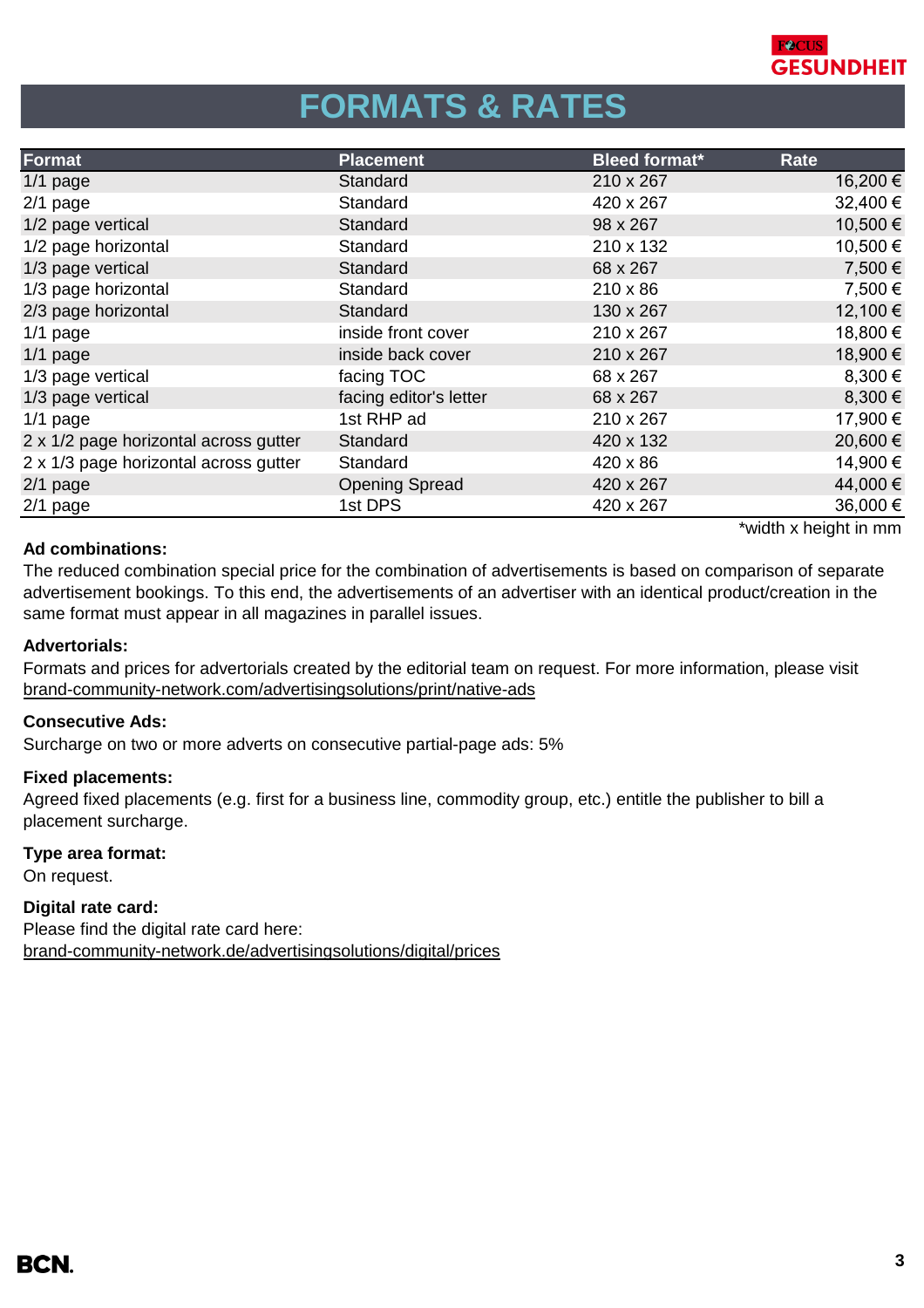

# **AD SPECIALS**

|                           | <b>Circulation incl.</b> | Additional ad specials available on request.                                                        |
|---------------------------|--------------------------|-----------------------------------------------------------------------------------------------------|
| <b>Rates per thousand</b> | <b>Subscriptions</b>     |                                                                                                     |
| <b>Bound inserts</b>      |                          | Prices apply for the booking of at least the entire<br>domestic print run.                          |
| up to 4 pages             | 186€                     |                                                                                                     |
| up to 8 pages             | 207€                     | The publisher reserves the right to reschedule                                                      |
| up to 12 pages            | 228€                     | bookings with less than domestic print run.                                                         |
| <b>Glued-on inserts</b>   |                          |                                                                                                     |
| Postcard up to 10 g       | 77€                      | A minimum run of 50.000 copies applies for all                                                      |
| Booklet up to 20 g        | 88€                      | ad specials.                                                                                        |
| Sample up to 20 g         | 93€                      | Smaller booking units, e.g. according to Nielsen                                                    |
| <b>Loose inserts</b>      |                          | areas or federal states, are possible. For these<br>will be charged an additional 30% per thousand. |
| up to $20 g$              | 175€                     |                                                                                                     |
| up to $30 g$              | 186€                     |                                                                                                     |
| up to $40 g$              | 196€                     |                                                                                                     |
| up to $50 g$              | 207€                     |                                                                                                     |

**All tariff ad specials are eligible for discount and count towards the annual agreement commitment.**

#### **Calculation basis:**

The calculation basis is the planned circulation or IVW quarterly report upon order confirmation, exclusive of the respective e-paper copies.

#### **Delivered quantity:**

The delivered quantity is based on the planned print run or IVW quarterly report valid at the date of the order confirmation, plus 2 % surplus. In order to react to circulation fluctuations at short notice, we recommend contacting our Print Management/Placement (see "Your Personal Contacts" page) one more time before production start.

#### **Delivery address and deadline:**

Please find the delivery address and deadline on the respective order confirmation. An incoming goods inspection does not take place at the printing plant.

#### **Conditions of delivery:**

Ad specials must be delivered in accordance with the guidelines of the Bundesverband für Druck und Medien (German Association of Print and Media), and be clearly marked with the name of the publication and issue. The material must be delivered, carriage paid, to the address where it will be processed.

#### **Order and cancellation date:**

See "special closing dates" on page "Schedule & Topics Print"; due to limited availability, we strongly recommend booking as early as possible.

#### **Proviso:**

Should any processing problems arise, completion of the circulation takes priority over ad special processing.

#### **AdSpecial Portal:**

Binding technical information on Ad Specials and information on deadlines, samples and delivery for the participating objects is available for download at

### adspecial-portal.de

**Glued-on inserts:** The basis is a 1/1 carrier advertisement.

### **Sample products:**

An additional postal fee applies to samples and objects over 2.5 mm thickness.

#### **Samples:**

Samples must be presented by the closing date at the latest. For product samples 50 pieces are required up front. For all other ad specials a minimum of 5 samples are required. To be sent: AdTech Factory, Print Management, Hauptstraße 127, 77652 Offenburg, Germany.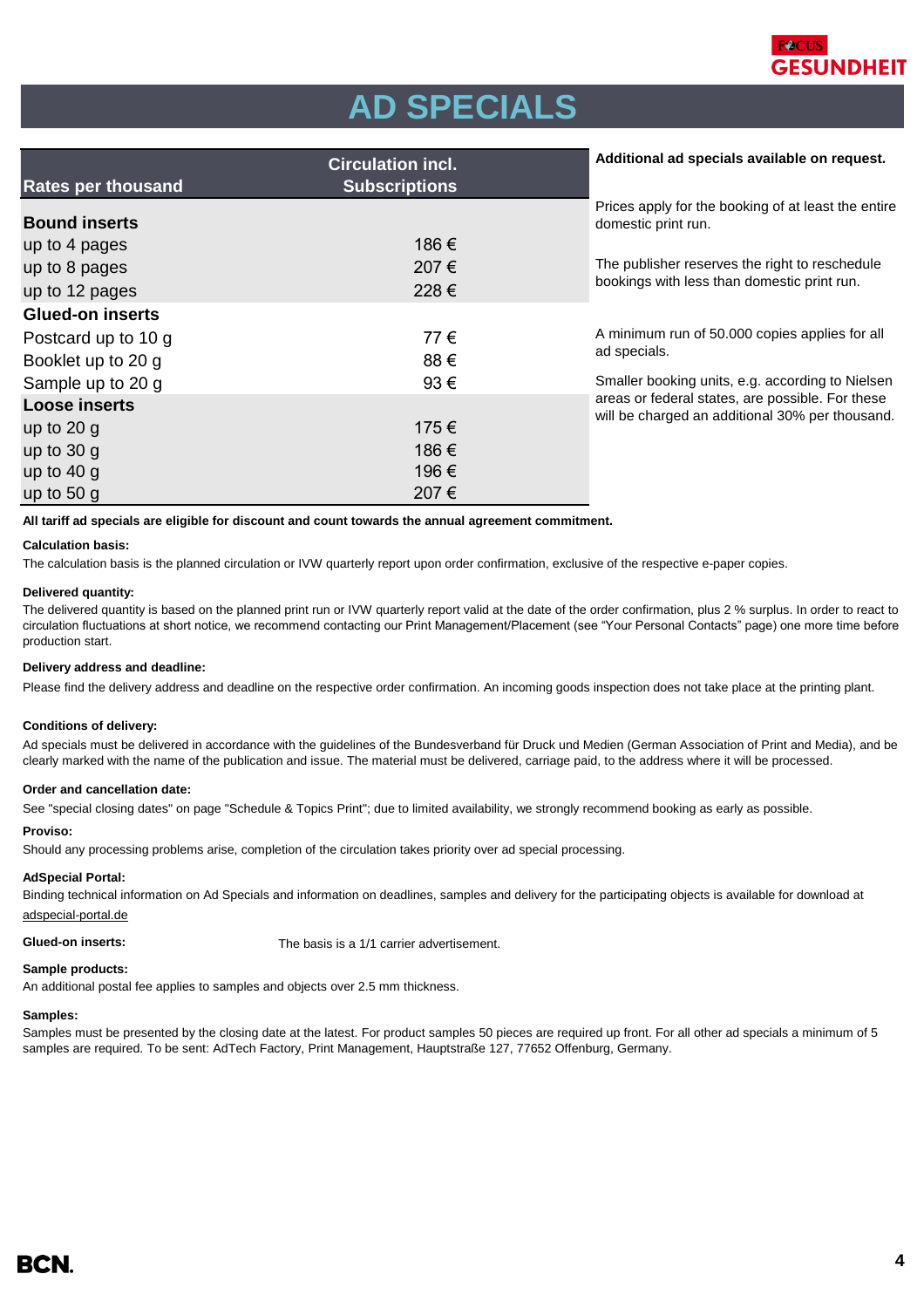

# **SCHEDULE**

| The BCN topic preview tool provides you with attractive themes or specials: |              |                      | brand-community-network.com/topic-preview-tool |                                |
|-----------------------------------------------------------------------------|--------------|----------------------|------------------------------------------------|--------------------------------|
| No.                                                                         | On sale date | <b>Closing date*</b> | Copy date**                                    | <b>Special closing date***</b> |
| 02/22                                                                       | 15.02.2022   | 06.12.2021           | 10.12.2021                                     | 29.11.2021                     |
| 03/22                                                                       | 05.04.2022   | 07.02.2022           | 11.02.2022                                     | 31.01.2022                     |
| 04/22                                                                       | 24.05.2022   | 28.03.2022           | 01.04.2022                                     | 21.03.2022                     |
| 05/22                                                                       | 05.07.2022   | 09.05.2022           | 13.05.2022                                     | 02.05.2022                     |
| 06/22                                                                       | 09.08.2022   | 13.06.2022           | 17.06.2022                                     | 03.06.2022                     |
| 07/22                                                                       | 13.09.2022   | 18.07.2022           | 22.07.2022                                     | 11.07.2022                     |
| 08/22                                                                       | 18.10.2022   | 22.08.2022           | 26.08.2022                                     | 12.08.2022                     |
| 09/22                                                                       | 22.11.2022   | 26.09.2022           | 30.09.2022                                     | 19.09.2022                     |
| 01/23                                                                       | 27.12.2022   | 31.10.2022           | 04.11.2022                                     | 24.10.2022                     |

\* Closing & cancellation date

\*\* Delivery date for printer's copies

\*\*\* Closing & cancellation date for ad specials, special formats, special placements